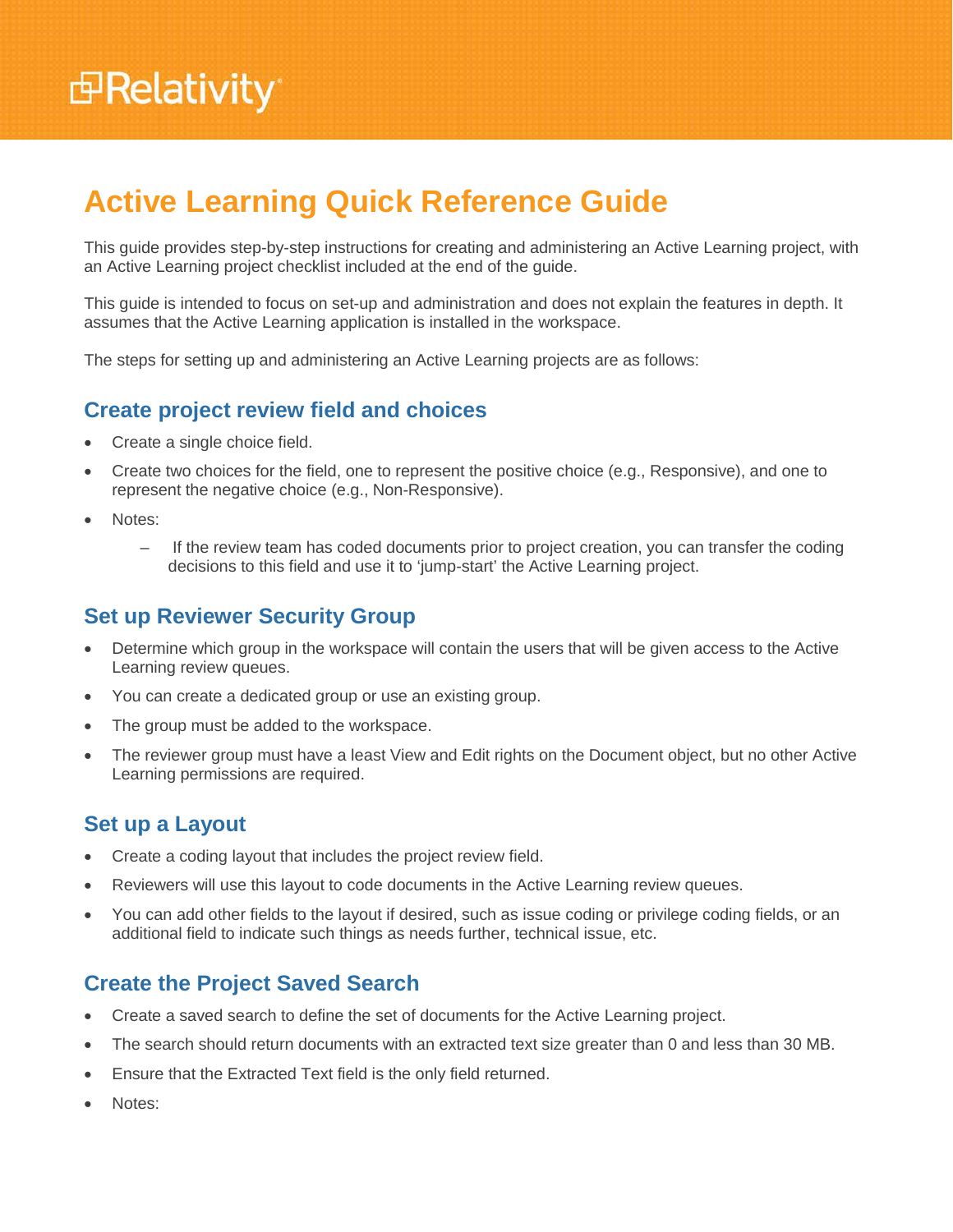- When loading data using Relativity Processing, you can map **Extracted Text Size in KB** so that the size value is automatically populated.
- If the extracted text size field is not populated, run the **Set Long Text Field Size** mass operation.

### **Create the Classification Index**

- Name the index and select Classification as the type.
- Set the searchable set to the saved search created above that returns the Active Learning project documents.
- Save the index.
- Click **Populate Index: Full**.
- To add or remove documents, update the searchable set saved search and run an incremental population/build.
- Notes:
	- A classification index can be used in only one active learning project.
	- The searchable set saved search defines the universe of documents included in the Active Learning project.

| Index Information                     |                                                            |
|---------------------------------------|------------------------------------------------------------|
|                                       | Name: Analytics Classification Index                       |
|                                       | Index Type: Classification v                               |
| Searchable set:                       | Active Learning Project Documents<br>Clear<br><b>Color</b> |
| <b>Email notification recipients:</b> |                                                            |
|                                       |                                                            |
|                                       |                                                            |

# **Create the Active Learning Project**

- Provide a project name.
- Select the classification index created above.
	- An index must be built and not currently in use in another project to be available for selection.
	- The searchable set saved search for the index defines the Active Learning project document universe.
- Select the project review field and the positive choice.
- If you plan to follow a standard Active Learning prioritized review workflow, ensure that **Suppress Duplicate Documents** is set to **No**.
- Set Reviewer Group to the group that includes the Active Learning reviewers.
- Save the project.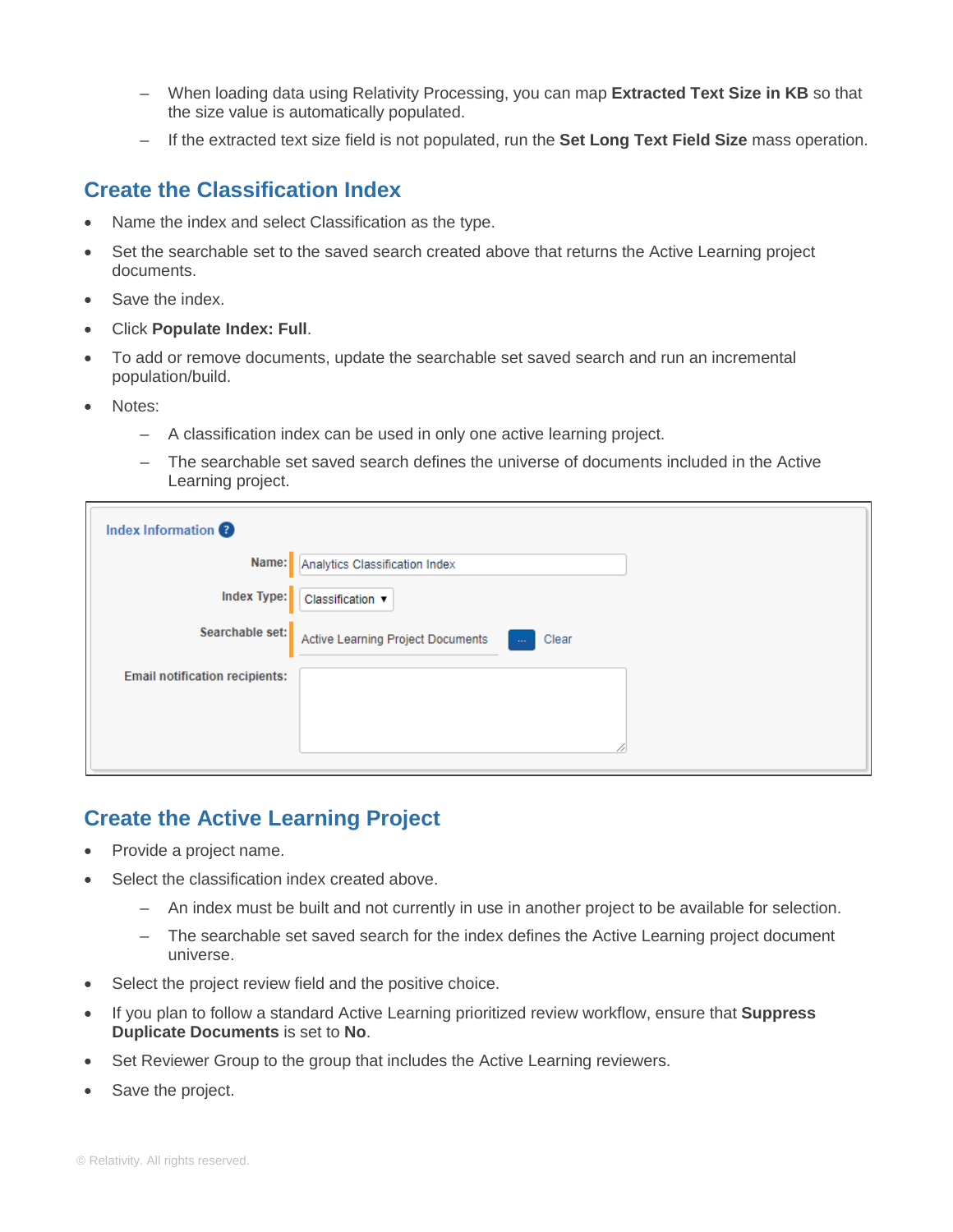| <b>Project Details</b>                        |                                                   |
|-----------------------------------------------|---------------------------------------------------|
|                                               | Project Name: Active Learning Project             |
| Analytics Index<br>(Classification):          | Analytics Classification Index<br>Clear           |
|                                               | Review Field: AL Designation<br>Clear             |
|                                               | Positive Choice: ● Responsive<br>● Non-Responsive |
| Suppress Duplicate \ \ Yes<br>Documents: 0 No |                                                   |
| <b>Reviewer Setup</b>                         |                                                   |
| <b>Reviewer Group:</b>                        | AL Solutions Reviewers<br>▼                       |

# **Activate Prioritized Review Queue**

• On the Active Learning project home screen, click Add Reviewers on the Prioritized Review card.



- Select the users that will have access to the prioritized review queue and click the green check mark to save.
	- If a user is later added to the group and needs to have access to the queue, repeat this step to add the user.

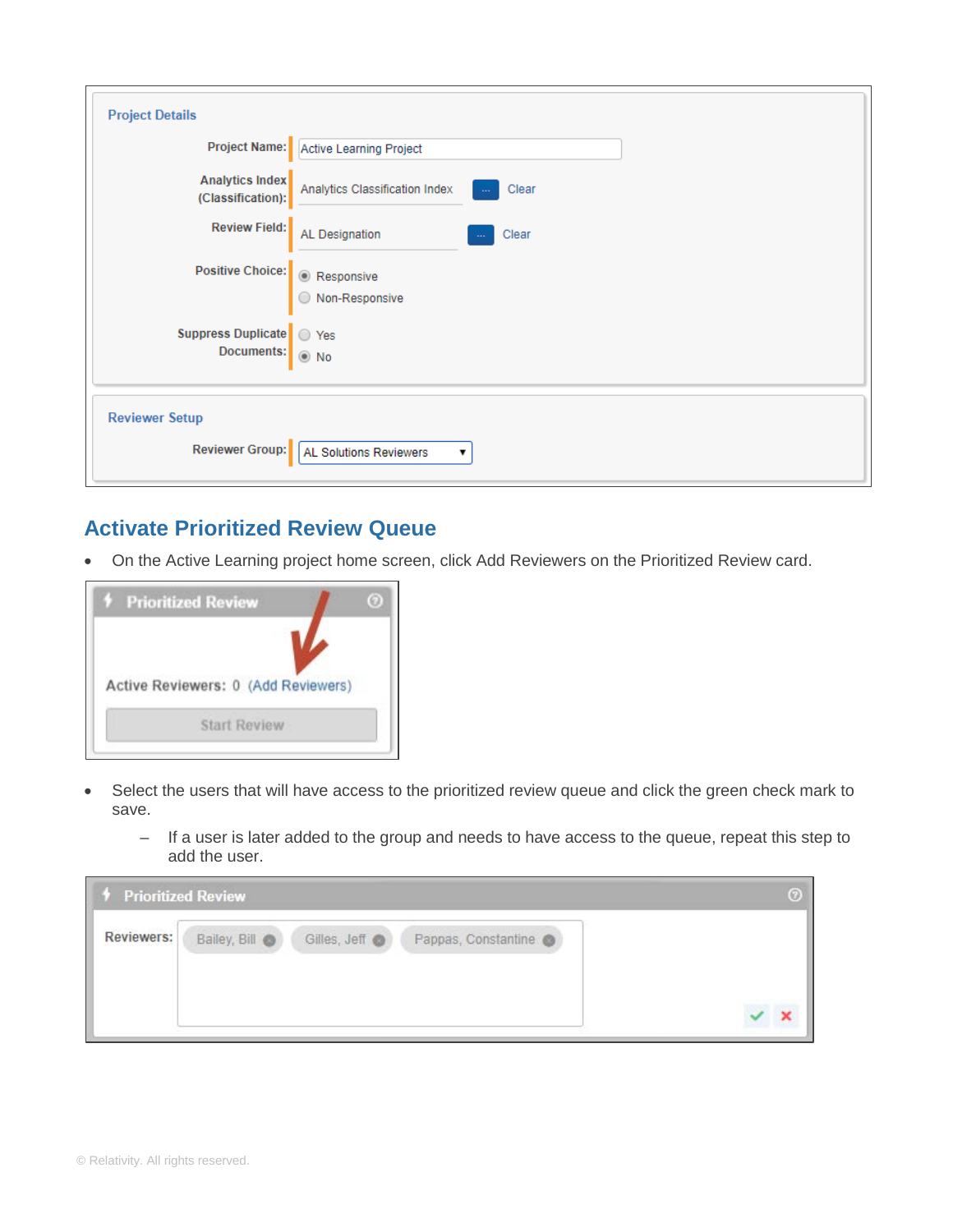• Click the Start Review button to activate the prioritized review queue.



- Notify reviewers that the queue is active and available.
- Reviewers access the queue via the document view named after the Active Learning project and clicking the **Start Review** button.

|                                                    | □ ⑥ 雨 B Active Learning Project    | + No Related Items<br>$\checkmark$<br>$\checkmark$ |  |  |  |
|----------------------------------------------------|------------------------------------|----------------------------------------------------|--|--|--|
| dtSearch Test Data<br>Enter Search Terms<br>≜<br>v |                                    |                                                    |  |  |  |
|                                                    | There are new documents to review. | <b>Start Review</b>                                |  |  |  |
| $\blacktriangleright$ List                         |                                    |                                                    |  |  |  |
| #                                                  | <b>Control Number</b>              | <b>AL Designation</b>                              |  |  |  |
|                                                    | Filter                             | (All)                                              |  |  |  |

• Click the Pause Review button to disable the prioritized review queue.



## **Monitor Project, Update Ranks**

- Monitor project progress by viewing the Document Rank Distribution chart and the Relevance Rate in the Prioritized Review Progress chart on the project home screen.
- To view, search, and sort on document rank score and document classification, run **Update Ranks**.
	- Enter a Responsive Cutoff score appropriate for your project to indicate the lowest rank score that will be classified as positive (Responsive).
	- Click **Update Ranks**.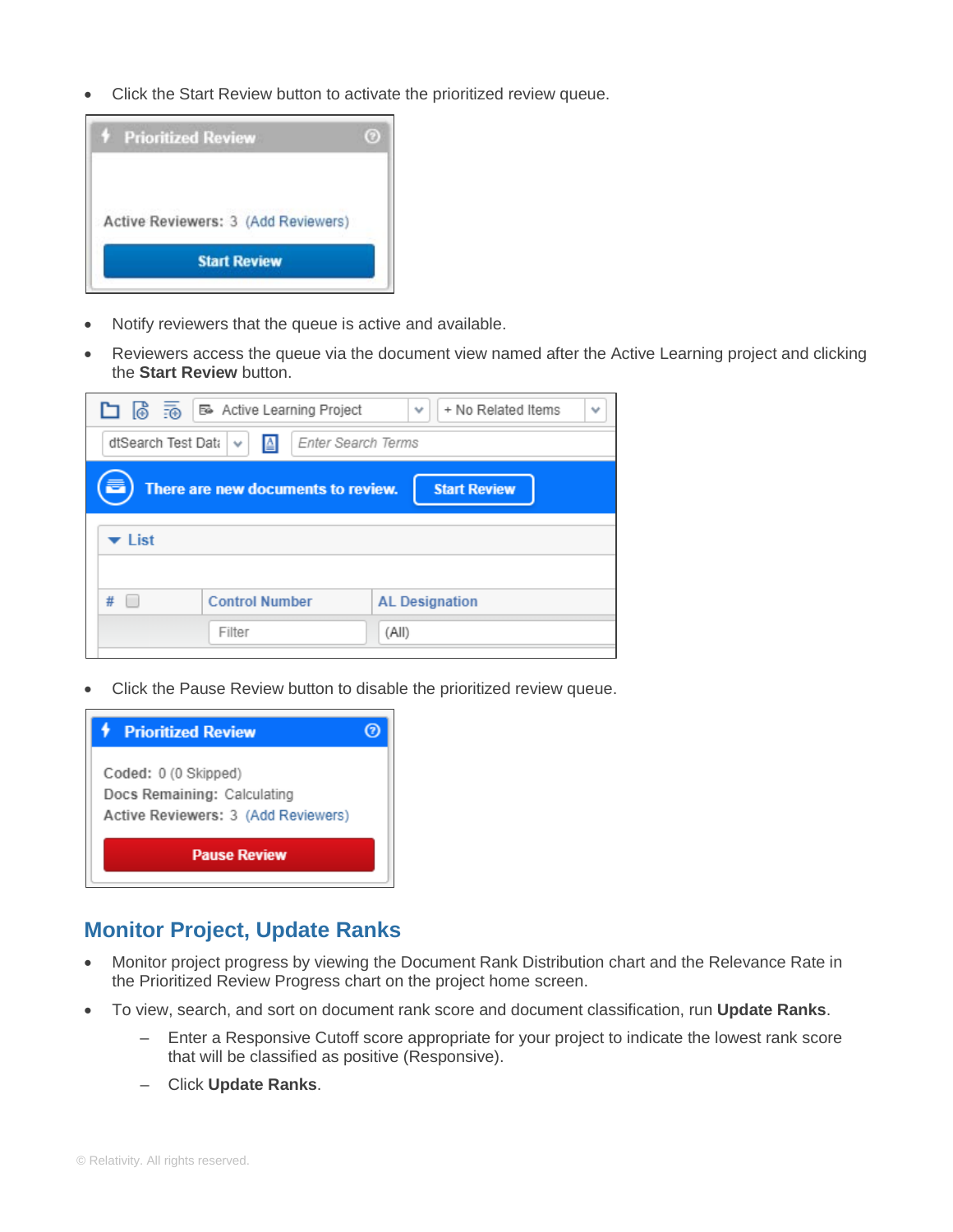- The system updates the following Document fields for each document in the project:
	- **Categories - <Project Name> Cat. Set** documents below the cutoff are given the negative choice category (Non-Responsive). Documents at or above the cutoff get the positive choice (Responsive).
	- **CSR- <Project Name> Cat. Set::Category Rank** the rank score on a scale from 0 to 100.

| Update Ranks                                                                                                                                                                                                                                            |  |  |  |  |  |  |
|---------------------------------------------------------------------------------------------------------------------------------------------------------------------------------------------------------------------------------------------------------|--|--|--|--|--|--|
| Updating ranks ensures that the categories and rank<br>categorization fields are up to date. The Responsive cutoff<br>determines the minimum rank needed for a document to<br>receive the Responsive category.<br>Last updated on 12/15/2017, 3:9:23 PM |  |  |  |  |  |  |
| Responsive Cutoff: 60                                                                                                                                                                                                                                   |  |  |  |  |  |  |
| <b>Update Ranks</b>                                                                                                                                                                                                                                     |  |  |  |  |  |  |

#### **Perform Elusion Test**

- To validate the accuracy of negatively classified (Non-Responsive) documents, run an Elusion Test.
- On the Elusion Test queue card on the project home screen, click Add Reviewers.

![](_page_4_Picture_7.jpeg)

• Starting an Elusion Test turns off other queues. Click **Yes** to continue.

![](_page_4_Picture_9.jpeg)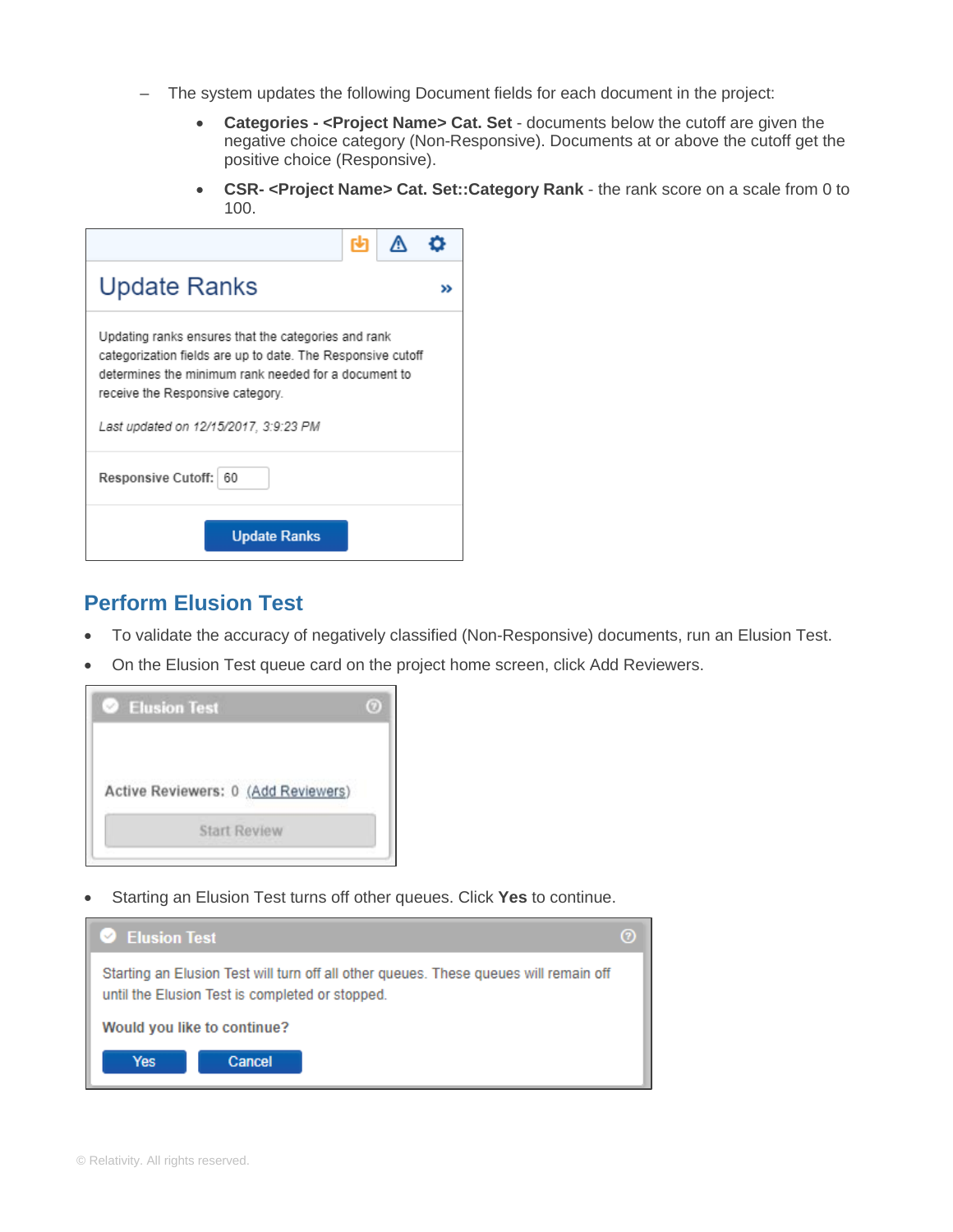- The system will then initialize the Elusion Test queue.
	- Starting an Elusion Test disables all other active queues in the project and suspends model updates.

![](_page_5_Picture_2.jpeg)

• After initialization, click the green bar on the queue card to set up the Elusion Test.

![](_page_5_Picture_4.jpeg)

- Enter a Rank Cutoff score and set the parameters for the random sample that will be generated.
- Select the reviewers that will review documents in the Elusion Test review queue.
- Click the green check mark to accept the settings.

| <b>Elusion Test</b><br>$\sim$                     | $^{\circ}$ |
|---------------------------------------------------|------------|
| <b>Rank Cutoff:</b><br>60                         |            |
| Statistical<br>Sample Type:<br>Fixed              |            |
| Sample Size: 1474                                 |            |
| Confidence Level: 95%<br>7                        |            |
| Margin of Error: $+/- 2.5%$                       |            |
| <b>Reviewers:</b><br>Gilles, Jeff<br>Bailey, Bill |            |
|                                                   |            |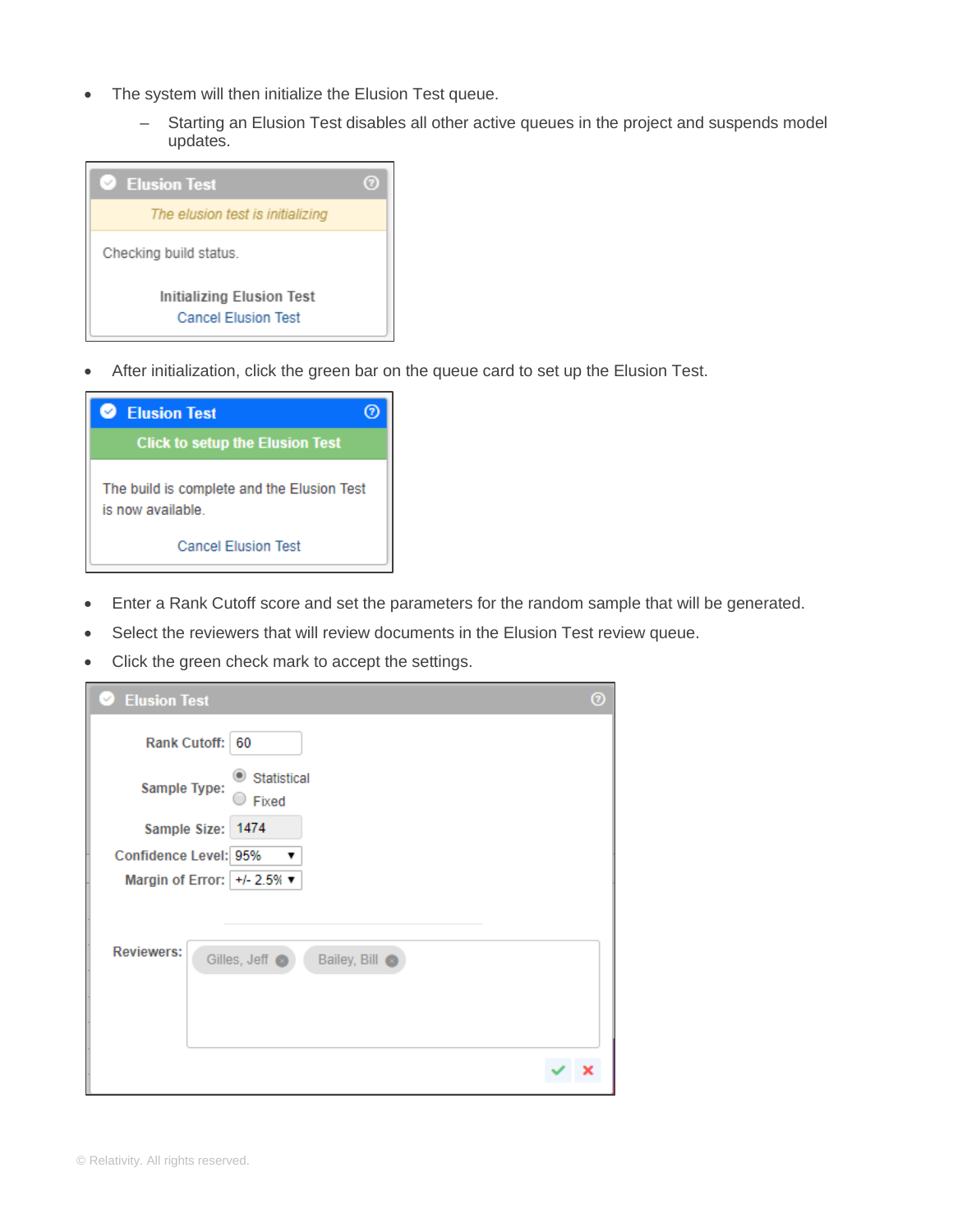• Click **Start Review** to activate the Elusion Test review queue.

![](_page_6_Picture_1.jpeg)

- Notify reviewers that they can code documents in the Elusion Test queue.
- When reviewers have coded all the documents in the Elusion Test sample, the system displays a notification in the Elusion Test review queue, and the Elusion Test results can be reviewed on the project home screen.

![](_page_6_Picture_4.jpeg)